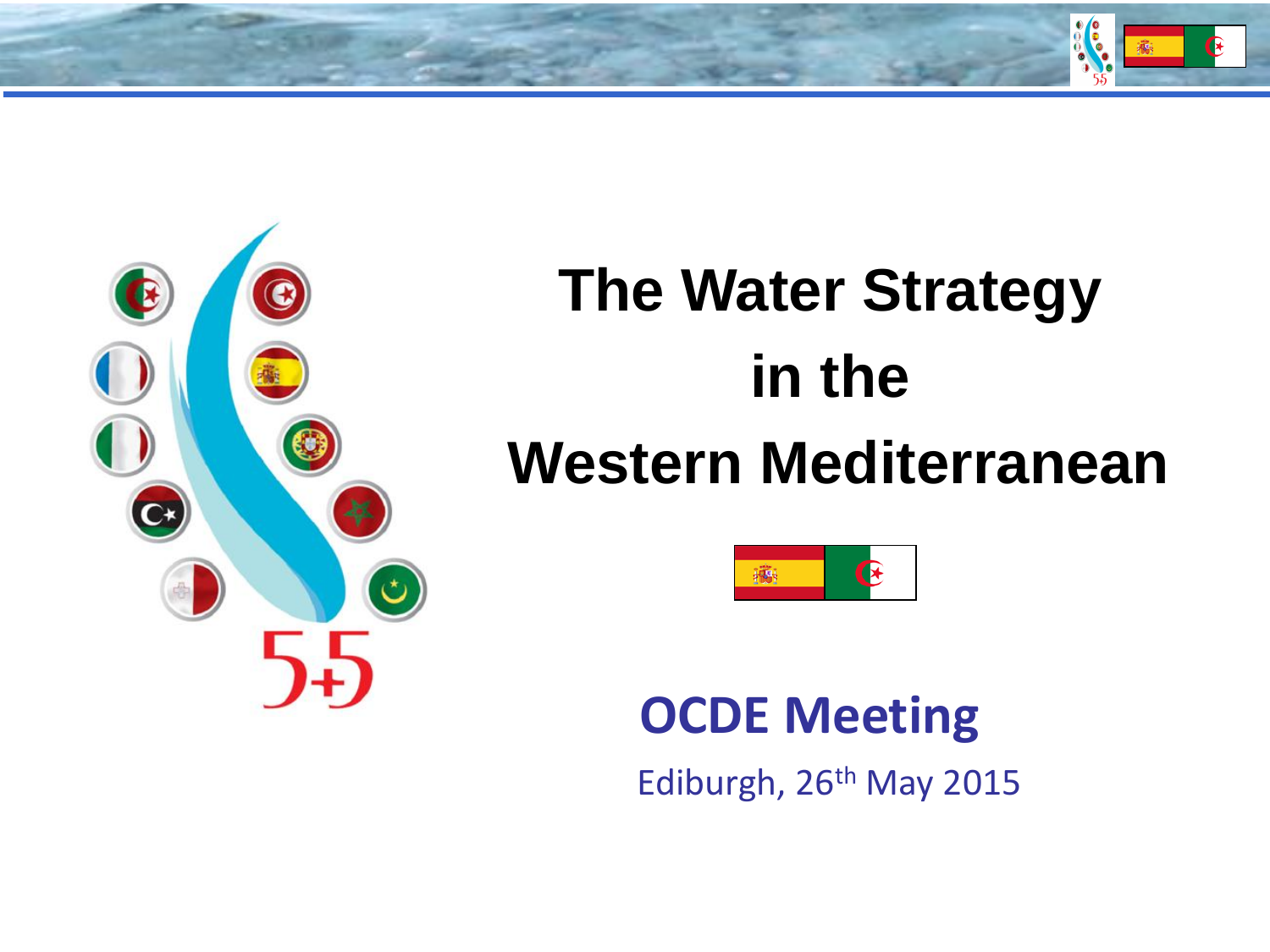

### **When ? Who ?**

![](_page_1_Picture_3.jpeg)

- An Spanish-Algerian initiative, adopted in Algiers, on March 31<sup>st</sup>, 2015
- By Ministers of the 5+5 Dialogue: Algeria, France, Italy, Libya, Malta, Mauritania, Morocco, Portugal, Spain, and Tunisia
- With presence and collaboration:

![](_page_1_Picture_7.jpeg)

![](_page_1_Picture_8.jpeg)

European Commission Union of the Arab Maghreb Union for the Mediterranean MEMBO, FAO, SEMIDE, IME…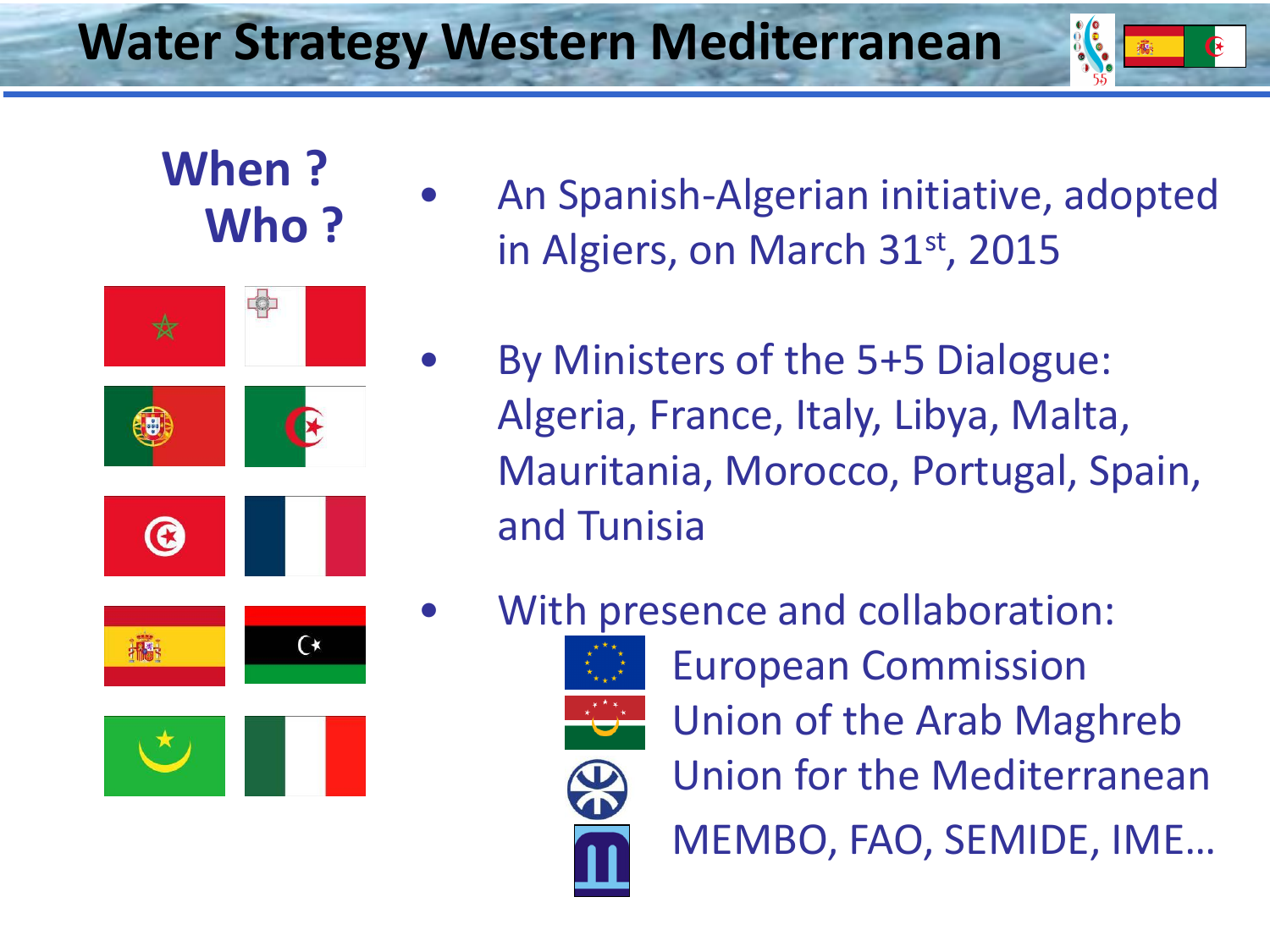# **Objectives and**

![](_page_2_Picture_3.jpeg)

- **structure** WSWM is a **guiding document** with orientations and objectives, agreed by Western Mediterranean countries.
	- Objectives: regional sustainable growth, preserve water quality, social prosperity, access to water for all, cooperation, exchange of knowledge,...
	- Structure: **13 priorities** issues.
	- WSWM implementation  $\rightarrow$  Annexed **action Plan**, will compile proposals from 5+5 members and partners.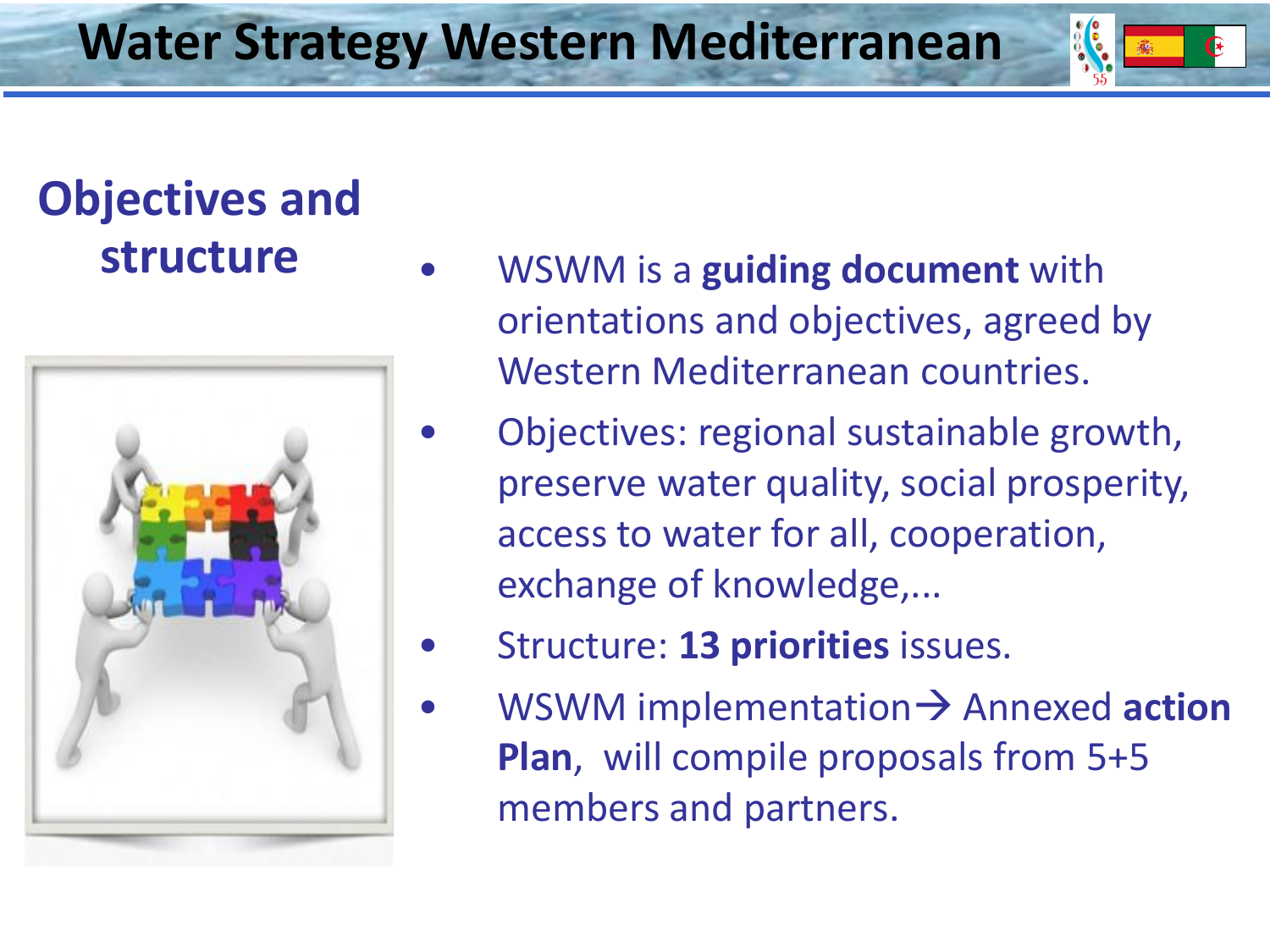![](_page_3_Picture_1.jpeg)

# **rationale (1)**

#### **General constraints of water in the Mediterranean**

![](_page_3_Picture_4.jpeg)

- Sensitive environment (touristic coastal areas, droughts and floods….)
- Growing threats (population growth, pollution..)
- Important agriculture development
- Water demand growth but scarce and irregular resource aggravated by climate change
- Concurrence water uses <-> environmental priorities <-> need economical development
- Protection of water environment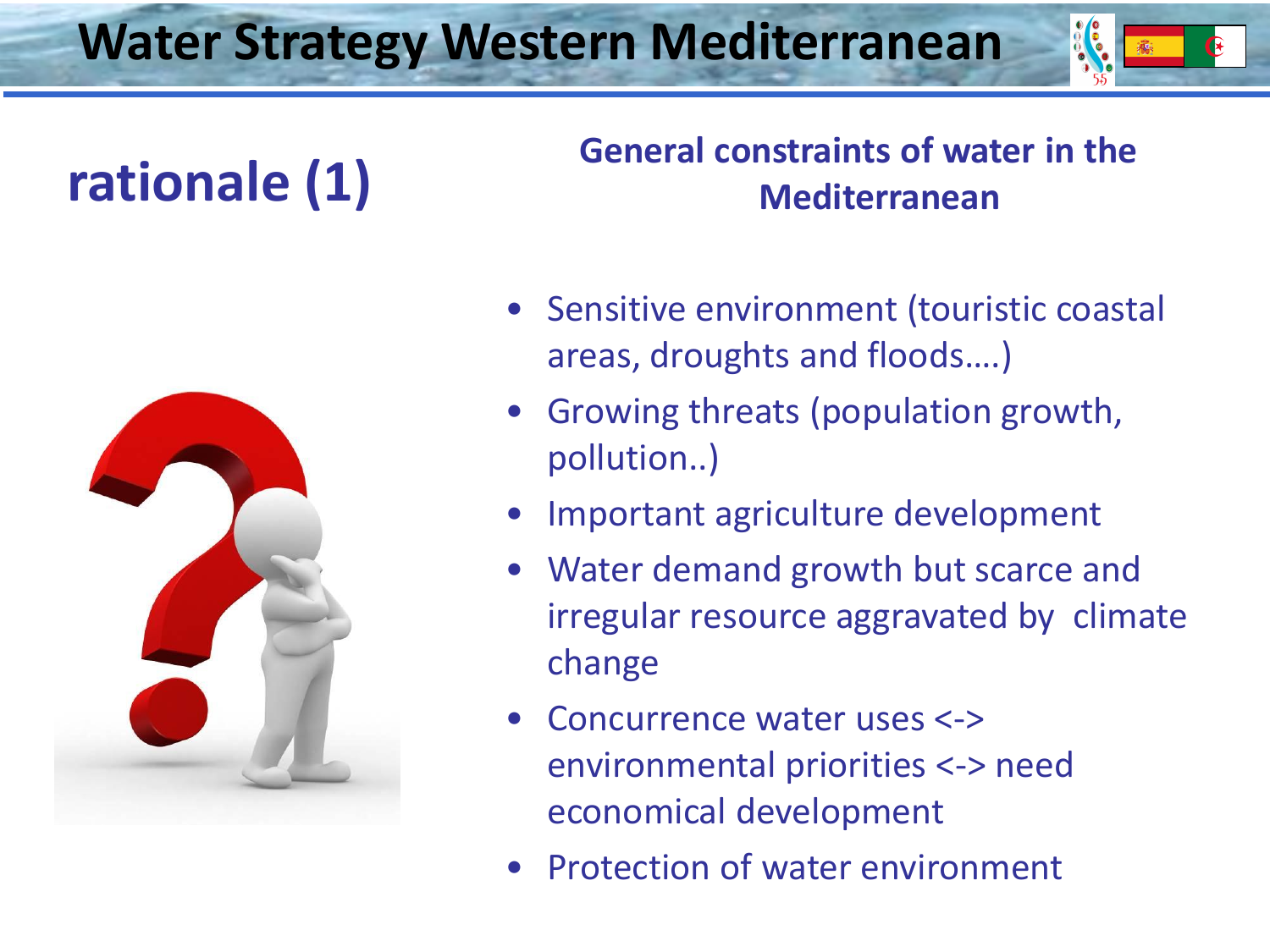![](_page_4_Picture_1.jpeg)

![](_page_4_Picture_3.jpeg)

#### **rationale (2) Different challenges North-South:**

- European countries: more water resources, under common policies EU.
- Southern countries: great scarcity, water resource overexplotation,...
- Different scenarios and questions  $\rightarrow$ need collective exchange, approaches and convergence of policies.
- 5+5 dialogue as an example of neighbour collaboration to export to other World Fora.